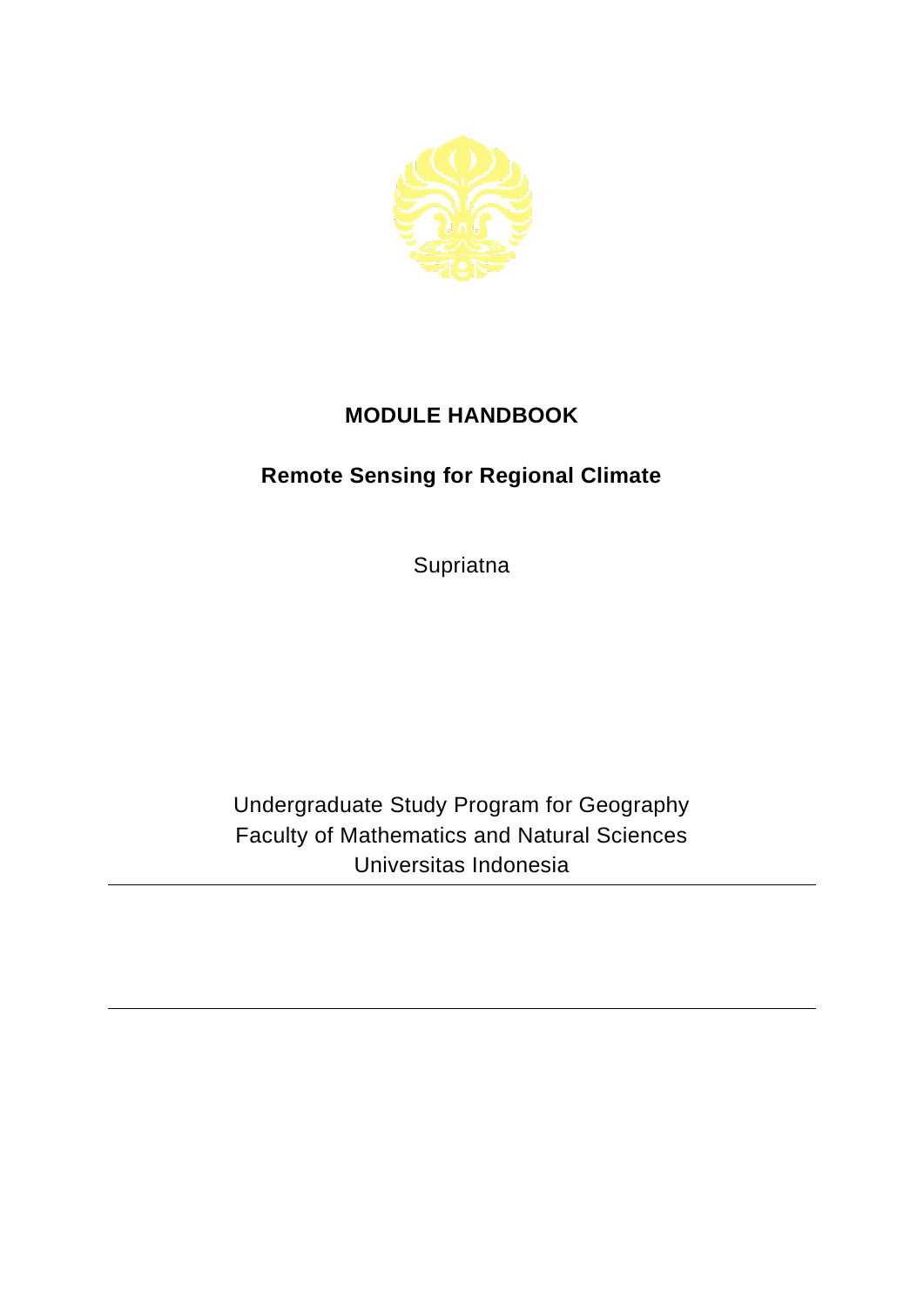| Module designation                                                 | Remote Sensing for Regional Climate                                                                                                                                                                                                                                                                                                                                                                                                                                                                                                                                     |
|--------------------------------------------------------------------|-------------------------------------------------------------------------------------------------------------------------------------------------------------------------------------------------------------------------------------------------------------------------------------------------------------------------------------------------------------------------------------------------------------------------------------------------------------------------------------------------------------------------------------------------------------------------|
| Semester(s) in which the module is<br>taught                       | Sixth (6th) Semester                                                                                                                                                                                                                                                                                                                                                                                                                                                                                                                                                    |
| Person responsible for the module                                  | Supriatna                                                                                                                                                                                                                                                                                                                                                                                                                                                                                                                                                               |
| Lecturer                                                           | Supriatna<br>1.<br>2.<br>Masita Dwi Mandini Manessa<br>Iqbal Putut As-Shidiq<br>3.<br>4.                                                                                                                                                                                                                                                                                                                                                                                                                                                                                |
| Language                                                           | Bahasa Indonesia                                                                                                                                                                                                                                                                                                                                                                                                                                                                                                                                                        |
| Relation to curriculum                                             | Elective                                                                                                                                                                                                                                                                                                                                                                                                                                                                                                                                                                |
| Teaching methods                                                   | Student-centered Learning and combination with Cooperative Learning                                                                                                                                                                                                                                                                                                                                                                                                                                                                                                     |
| Workload (incl. contact hours, self-<br>study hours)               | Lectures: 100 minutes per week per semester<br>1.<br>Assignment: 120 minutes per week per semester<br>2.<br>Independent study: 120 minutes per week per semester<br>3.<br>Minutes x weeks x semester: 340 x 14 x 1 = 4760 minutes per<br>4.<br>semester<br>5.<br>Midterm Examination: 100 minutes per semester<br>6.<br>Final Examination: 100 minutes per semester<br>Total workload per semester: 4950 minutes / 82 hours 40 minutes<br>7.                                                                                                                            |
| Credit points                                                      | $2$ (Two)                                                                                                                                                                                                                                                                                                                                                                                                                                                                                                                                                               |
| Required and recommended pre-<br>requisites for joining the module | <b>Remote Sensing</b><br>1.<br>System Information Geography<br>2.                                                                                                                                                                                                                                                                                                                                                                                                                                                                                                       |
| Module objectives/intended learn-<br>ing outcomes                  | This course discusses the concept and remote sensing applications to<br>observe regional climate conditions. The material starts from the remote<br>sensing sensor conception that is appropriate for weather dynamics<br>detection in the tropics. Climate components are detected using remote<br>sensing data and combined using the AI approach                                                                                                                                                                                                                     |
| Content                                                            | The Concept of Regional Climate Remote Sensing<br>1.<br>Active and Passive Remote Sensing System and Sensor For Getting<br><b>Climate Component Datasets</b><br>Algorithms and Techniques for Extraction of Climate Component<br>3.<br>Attributes (Deep Learning, and GEE)<br>Regional<br>Climate<br>Monitoring<br>Components<br>Application<br>4.<br>(Atmospheric Condition)<br>Regional Climate Components Monitoring Application (Lithosphere<br>5.<br>Condition)<br>Regional<br>Climate<br>Component<br>Monitoring<br>Application<br>6.<br>(Oceanography Condition) |
| <b>Examination forms</b>                                           | $\overline{\phantom{a}}$                                                                                                                                                                                                                                                                                                                                                                                                                                                                                                                                                |
| Study and examination require-<br>ments                            | Individual Works (15%)<br>1.<br>2.<br>Group Works and Presentation (25%)<br>3.<br>Quiz (10%)<br>Mid-Term Examination (25%)<br>4.<br>Final Examination (25%)<br>5.                                                                                                                                                                                                                                                                                                                                                                                                       |